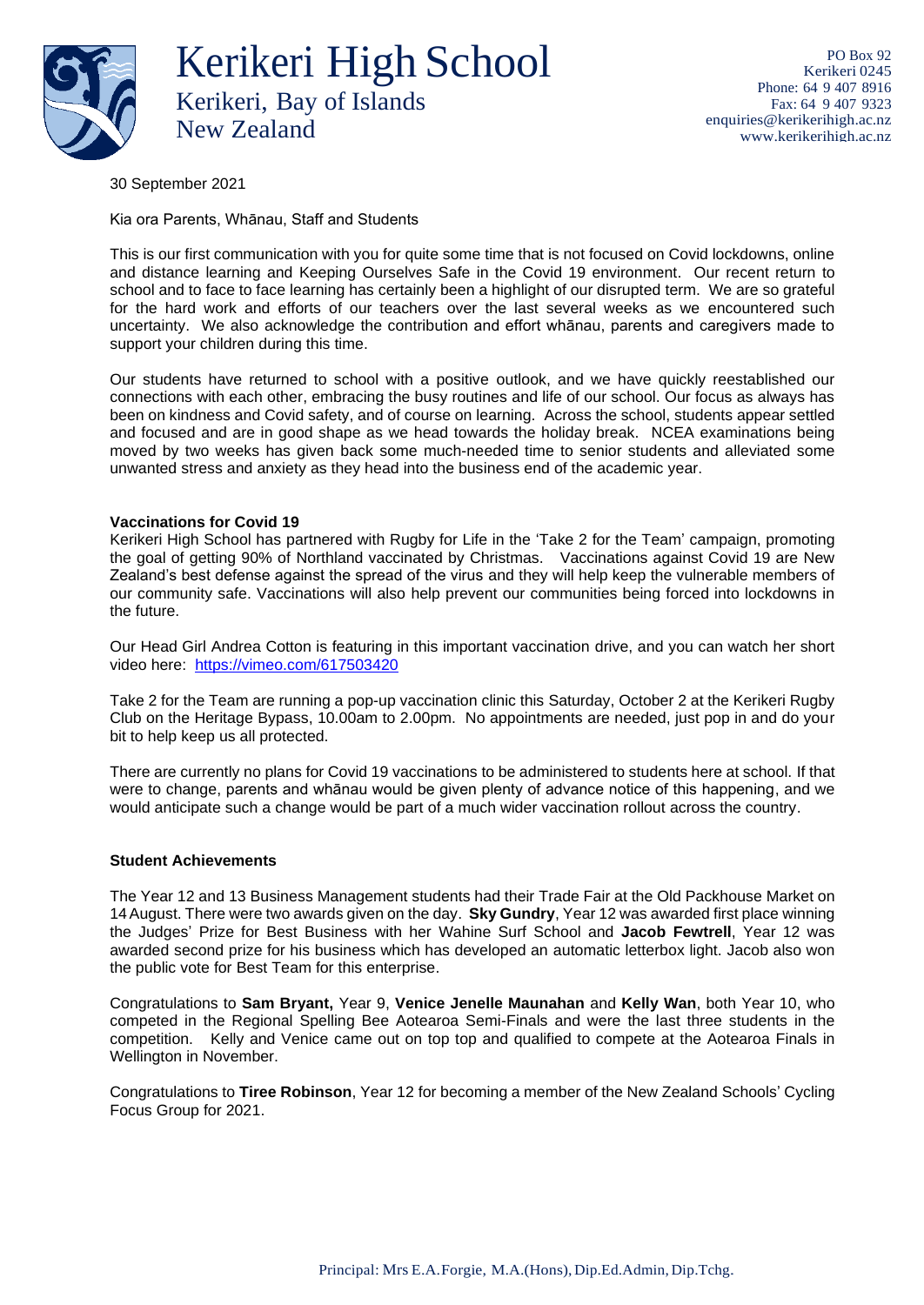Congratulations to **Casey Roberts, Andrea Cotton, Gillian Toala** and **Nimish Singh** for being selected as finalists in the 2021 Lions International Young Ambassador's Competition, which took place on 11<sup>th</sup> August.

Congratulations to Lukas **Bayer** and **Oliver Horsfield**, Year 10; **Ariella Ripohau**, Year 11 and **Emilia Finer**, Year 13 who competed at the New Zealand Secondary Schools Swimming Championships.

Lukas and Oliver both achieved Personal Best times in many of their swims.

Ariella swam to five top-four finishes: Gold in the 50m Backstroke, Silver in the 100m and 200m Backstroke and 4th in the 200m Freestyle and 200m Individual Medley and was 10th in the 100m Freestyle. Emilia swam to five top-ten finishes: Silver in the 200m Butterfly, Bronze in the 200m Individual Medley and the 400m Freestyle, 4th in the 100m Butterfly and 6th in the 200m Freestyle.

Congratulations to **Laney Roberts**, Year 13 who is the Northland Secondary Schools' Senior Badminton Champion, and to **Guide Prawatlerdwattana**, Year 12 who placed 3rd .

Congratulations to the 1st XV Rugby team for winning the Northland Secondary Schools' First XV Championship title.

Congratulations to **Tuhikaiariki Smith**, Year 11 who played for the Northland Under 15 Basketball team over the July Holidays

The Ōhaeawai Primary School has expressed its appreciation to our students who volunteered at their Matariki Art Auction on 8 July: **Nimish Singh**, Year 13 as the Auctioneer for the evening, and **Grace Stevenson**, Year 11 as the Salesperson for the evening.

In the last School Holidays **Pipi Flintoff**, Year 7, **Payton Baker**, Year 8 and **Alexis King**, Year 9 competed as part of the Soulful Dance Crew at the Battle Grounds Dance Competition in Hamilton. The group placed 1<sup>st</sup> in the Open Section; **Peyton Baker** placed 1<sup>st</sup> in Solo Varsity Section and **Alexis King** placed 2<sup>nd</sup> in Solo Varsity Section.

Congratulations to **Jamaine Young** and **Stella Blackwood**, both Year 13 who represented the New Zealand team at the International Geography Olympiad competition in Wellington.

Congratulations to **Max Donaldson**, Year 13 who has been selected to be part of the Global Kaitiakitanga Project. This is a collaboration between Young Enterprise and New Zealand Expo 2020. Max has won an all-expenses paid trip to Dubai in February 2022 to promote his olive leaf supplement at the World Expo.

Congratulations to **Nimish Singh**, Year 13 who has won the top student prize in our national Whakataetae Reo Māori - Māori Language Competition (Schools) 2021. Nimish was the top student in the Year 11-13 category, and also the overall points scorer in our national competition.



Congratulations to **Hector Danilo**, Year 12 whose artwork has been selected for the National Youth Art Awards. This prestigious nationwide award is open to young artists between the ages of 13 and 25, including established artists and students. Hector's drawing 'Yggdrasil' (The Tree of Life) will be exhibited from 9th September to 11th October in Hamilton.